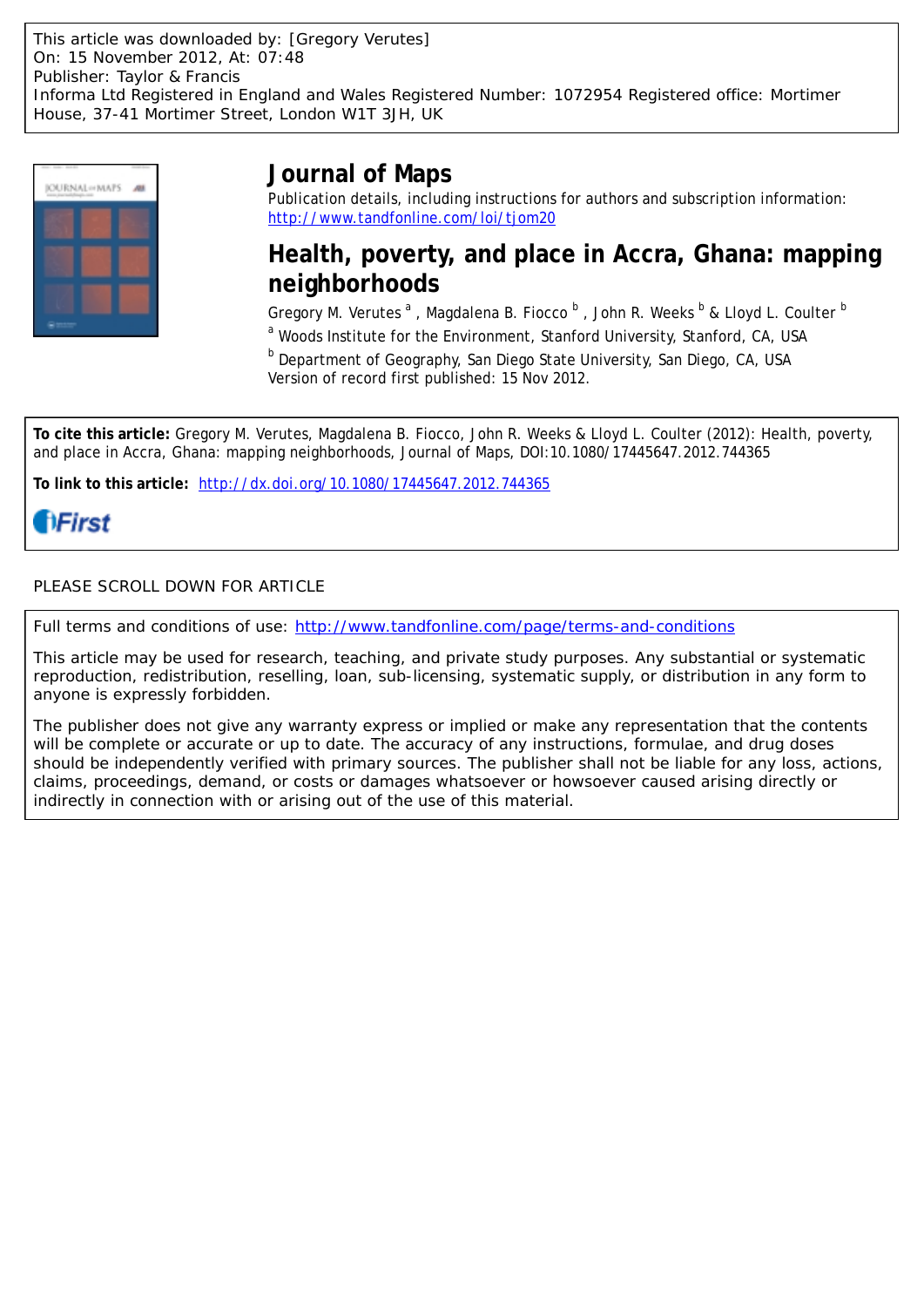### SOCIAL SCIENCE

### Health, poverty, and place in Accra, Ghana: mapping neighborhoods

Gregory M. Verutes<sup>a∗</sup>, Magdalena B. Fiocco<sup>b</sup>, John R. Weeks<sup>b</sup> and Lloyd L. Coulter<sup>b</sup>

<sup>a</sup>Woods Institute for the Environment, Stanford University, Stanford, CA, USA; <sup>b</sup>Department of Geography, San Diego State University, San Diego, CA, USA

(Received 26 March 2012; Resubmitted 20 October 2012; Accepted 24 October 2012)

The overall objective of our research project is to understand the spatial inequality in health in Accra, the capital city of Ghana. We also utilize GIS technology to measure the association of adverse health and mortality outcomes with neighborhood ecology. We approached this in variety of ways, including multivariate analysis of imagery classification and census data. A key element in the research has been to obtain in-person interviews from 3200 female respondents in the city, and then relate health data obtained from the women to the ecology of the neighborhoods in which they live. Detailed maps are a requirement for these field-based activities. However, commercially available street maps of Accra tend to be highly generalized and not very useful for the kind of health and social science research being undertaken by this project. The purpose of this paper is to describe street maps that were created for the project's office in downtown Accra and used to locate households of respondents. They incorporate satellite imagery with other geographic layers to provide the most important visual interpretation of the linkage between imagery and neighborhoods. Ultimately, through a detailed analysis of spatial disparities in health in Accra, Ghana, we aim to provide a model for the interpretation of urban health inequalities in cities of urbanizing and often poor countries.

Keywords: neighborhood; health; poverty

#### 1. Introduction

It is obviously impossible to undertake spatial analysis without maps, yet when our research began in Accra, Ghana, we discovered that the only available city street maps were highly generalized paper maps showing major roads, some neighborhood delineations and major points of interest, but nothing more. They are helpful in figuring out the 'lay of the land' but are not useful for finding a specific address. They were created largely for tourists and sold on street corners and hotel lobbies. Such maps were not adequate to our research tasks, the overarching goal of which is to improve our understanding of spatial inequalities in health in Accra, Ghana. The premise of our research is that improvements in urban economic productivity require improvements in the health of the urban population. Our research strategy has been to analyze health at the neighborhood level, relating measures of morbidity and mortality to the environmental risks and overall socioeconomic levels in each neighborhood. The first stage of mapping involved the creation of digital boundary files for enumeration areas (EAs) as defined by Ghana Statistical Service (GSS), thus allowing us to summarize census data for each of the 1731 EAs in the Accra Metropolitan Assembly, which is the core district within the Greater Accra Region of Ghana, and was the study site of our research. We created these maps from not-to-scale paper maps provided to us by GSS and this process is described in other papers ([Weeks, Hill, Stow, Getis, and Fugate, 2007](#page-5-0); [Weeks et al., 2012\)](#page-5-0).

Another key element of our research was to interview women in their homes for two different, but closely related surveys: (1) 3200 women in the second round of the 2008-2009 Women's Health Study of Accra (WHSA-II) and its corollary, the 2009-2010 Time Use and Health Study (TUHS), which intensively followed 800 households interviewed in the WHSA-II; and (2) the 2009 – 2010 Housing and Welfare Study (HAWS), which replicated interviews conducted in Accra slums in 2003 by the World Health Organization in collaboration with GSS. WHSA-II required locating and re-interviewing the 3200 women who had previously been interviewed

ISSN 1744-5647 online  $\odot$  2012 Gregory M. Verutes, Magdalena B. Fiocco, John R. Weeks and Lloyd L. Coulter http://dx.doi.org/10.1080/17445647.2012.744365 http://www.tandfonline.com



<sup>∗</sup>Corresponding author. Email: gverutes@stanford.edu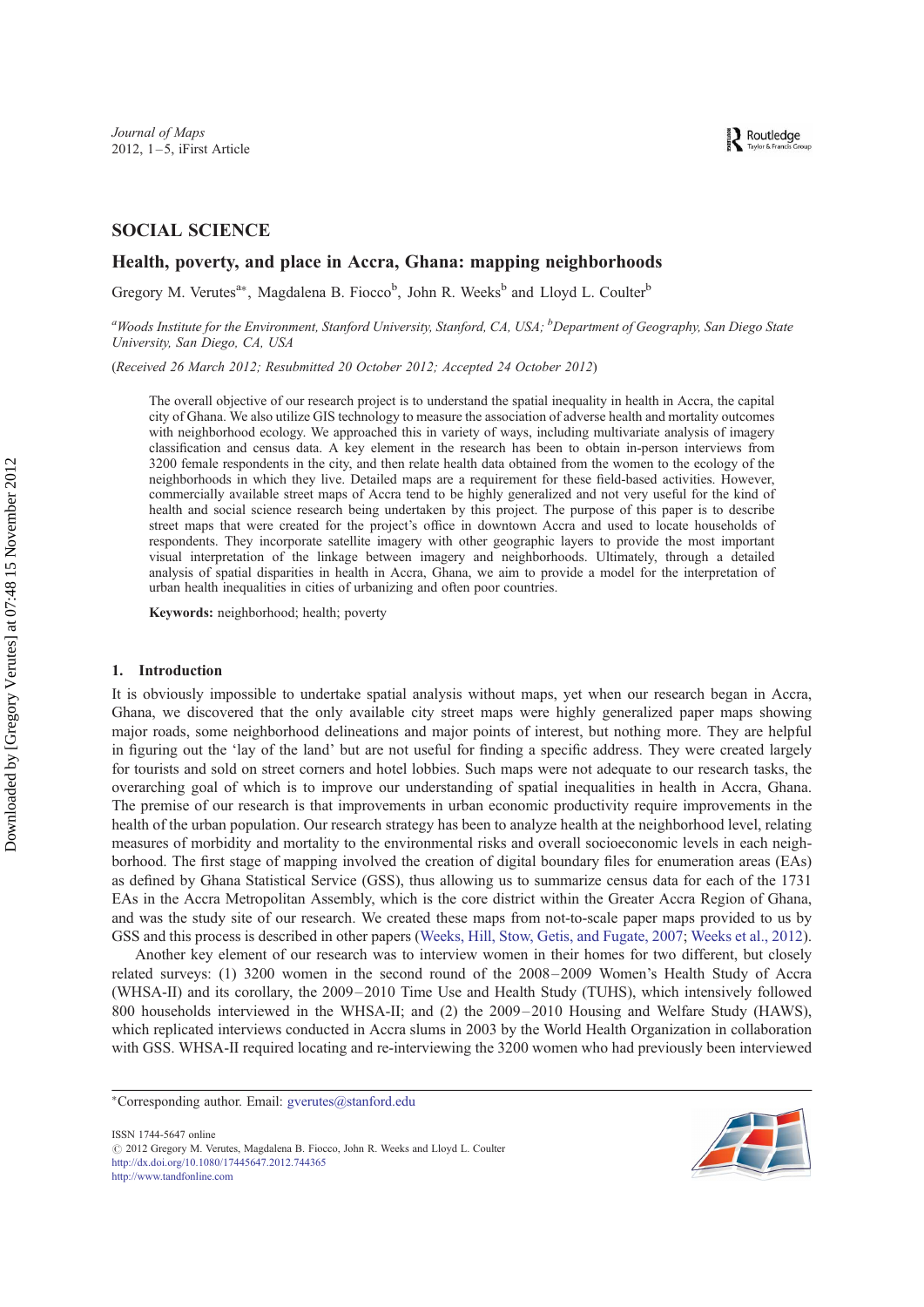#### 2 G.M. Verutes et al.

in 2003 and had agreed to be re-interviewed. However, in the initial interview only names and addresses had been recorded, since no GPS units had been available to the research team at that time. The problem in locating the women more than five years later for the second round of the WHSA was that Accra does not have a systematic set of street names and addresses. Additionally, the HAWS focused on collecting data from low-income neighborhoods of Accra. These parts of the city are characterized by a prevalence of high-density informal housing and lack of infrastructure which add to the challenge of navigating the neighborhoods. Since no detailed street map existed of Accra that could be used for our purposes, our task was to create a street map that would be sufficiently detailed so that interviewers would be able to locate the respondents.

Ultimately, the map we produced was turned into posters that were tacked to the wall of the project office in downtown Accra and from which the local research team was able to derive the locations of the women to be sought out and interviewed. The maps accomplished this goal by combining information from high-resolution satellite imagery with a set of data tiles prepared by the Ghana Office of Lands and Surveys which included comprehensive road networks, hydrographic features, and key points of interest such as schools and churches. This was all incorporated into a database built around the digital boundary file of EAs that we had previously created, as noted above.

On-line versions of the map were also created, including PDF files of each of the tiles that had been created, similar to published tiled maps, and an interactive map was created for the geointerest.frih.org website. In the field, however, the printed poster was the preferable map mode because of the very slow internet download times in Accra.

Accra, the capital of Ghana, is a city of about 2 million people, which has mushroomed in size since the country gained independence. It long ago outgrew its colonial infrastructure and there are large areas of the city that are highly dense and passable only by foot or bike. Since a major focus of the overall research was to evaluate the ability to identify areas of high health risk based on the classification of satellite imagery, the imagery was a natural starting point for the making of the map. We utilized Digital Globe QuickBird (Digital Globe, Longmont, Colorado, USA) multispectral image data with 2.4 meter spatial resolution acquired on 12 April 2002.

#### 2. Methods

To best depict the city, it was decided to drape vector data purchased from the Ghana Office of Lands and Surveys over the high-resolution aerial imagery. We purchased 270 tiles of detailed digital survey data, including hydrography, hypsometry, points of interest, road networks, and annotation labels. Each of the tiles and subclasses was provided as an Arc Interchange file (.e00). To display these data in ArcGIS, we converted the .e00 files to individual coverages by feature type. With 270 tiles and five or more feature types per tile, we used a batch convertor to create over 1350 coverage files.

Next, each of the coverage files was converted into a shapefile so that it could be merged, projected, and shifted to account for datum changes since the data were produced. The data provider informed us that the vector data were created using a Transverse Mercator projection with the Accra Geographic Coordinate System datum and 'War Office' spheroid. Ultimately, the accuracy of our data could be described as varied, but reliable. While the location of our points of interest and labels were highly accurate (verified using Google Maps and GPS data), the road polylines were often distorted and offset. Cleaning up these lines was unnecessary, however, since the imagery clearly displayed street boundaries. The labels for roads were of far greater importance.

Since all the labels were annotations from the converted .e00 to coverage files, we determined the best way to map these labels was to convert the annotation centroids to points and then join associated labels to points. This was a challenge since many annotations were often split into separate words. For example, a three-word street name might have three separate points assigned to it and offset on either the same or different lines. Labels were manually adjusted and aligned with Adobe Illustrator (AI; Adobe, San Jose, California, USA) software during the later production process. In the GIS, we used the feature ID (FID) to join the table of labels to each point centroid. Also provided in the annotation tables was a useful attribute called 'ANGLE' which allowed us to automatically set the angle at which to display the street labels in ArcGIS. The resulting angled labels matched perfectly with the angle of each road centerline.

In addition to the aforementioned dataset, our field team in Accra collected extensive GPS point data for most health clinics, hospitals, and facilities in the Accra metro area. These GPS readings were assigned a WGS84 datum and projected with the same projection as the other vector features. In total, almost 2500 health-related locations along with sites of worship, roads, and water features were compiled. Many of these points of interest were found to delineate neighborhoods quite well and often served as helpful landmarks during the interviews. Given the vast amount of features, we utilized 'definition queries' and other selection tools in ArcGIS to filter out duplicate and superfluous labels.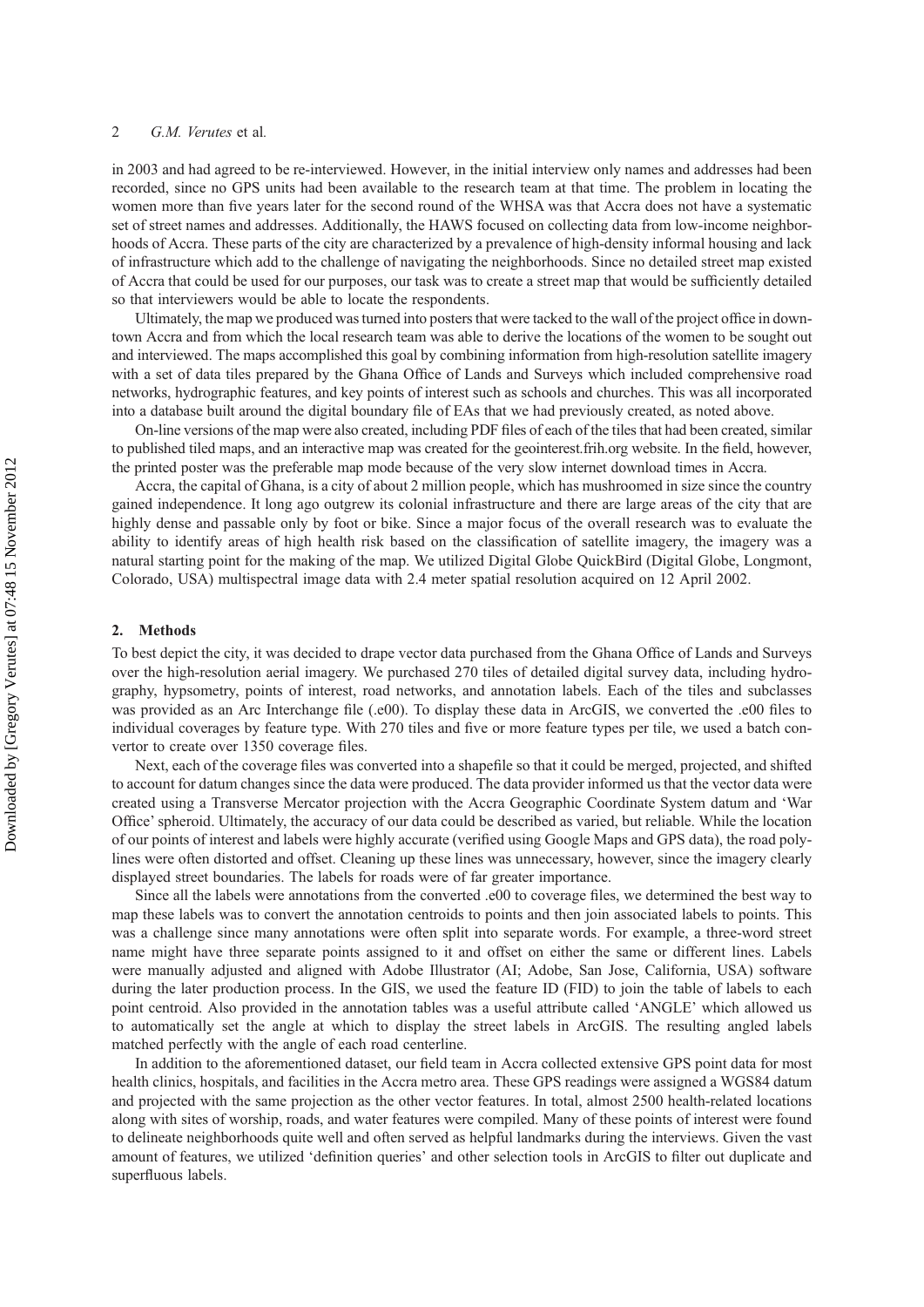Initially, we produced a map book to aid our fieldwork efforts. This involved creating individual  $8\frac{1}{2}$  by 11 inch maps that could show detail at a scale of 1:5250 and were bound together in a spiral book. To accomplish this, we subdivided the entire Accra metro area with a grid and created a key to label each of the cells. A great deal of production effort was required, including the cleaning up of vector-line work and fitting labels in tight spots. The older format .e00 files provided by the Ghana Land and Surveys Office and resulting coverages were quite raw and required extensive formatting. It was also necessary to design clear symbols for the EA boundaries and icons for the different points of interest. We developed unique icons for the various structures of faith such as churches and mosques. Images representing these and other institutions were customized in AI.

All production was completed in AI after exporting the raster (imagery) and vector (line, point, and polygon features) separately from ArcGIS. A high-resolution color-Tagged Image File Format (TIFF) of the imagery using Lempel –Ziv –Welch (LZW) lossless data compression was exported to maximize quality of the maps. Point, line, and polygon features were then exported as AI vector, overlaid on the raster image, and cleaned up where necessary. The final individual maps were saved as high-resolution PDFs (about 110 total at 5 – 10 Mb each) so that team members in Accra and the US did not require expensive software to view and print them.

The spiral-bound set of maps was somewhat awkward to use for finding directions over long stretches of the city. Thus, the Accra field office expressed interest in a more complete visualization of the Accra maps. It was decided that a large wall poster combining all the individual maps would be quite useful to assist efforts at the field station in Accra (see Figure 1). Access to internet in the field office in Accra was restricted by slow download speeds (up to 2 Mb/s) but most of all by the high downloading costs (6US\$ per 100 Mb). Faced with having to pay for internet by the byte we decided to print the maps in the Geography Department at SDSU, and splice them together into six long, narrow strips that could be rolled up as long posters for transportation and then be pieced together in Accra by one of the project team members who traveled from San Diego to Ghana. In addition to mobility constraints, we were limited by our plotter's maximum width of approximately 35 inches. Each map strip ran north to south at a length between 60 and 85 inches, and was 22 inches wide. When pieced together, the six maps depicted the entire extent of our study site. After a few test prints, we changed the digital document's color mode to Red –Green –Blue (RGB) since the plotter printer was connected to an Apple computer with RGB defaults. The poster was delivered to our Accra field office in September 2009 along with a CD containing all the digital files. These products served as a valuable aid for the WHSA-II and HAWS interview efforts.



Figure 1. Overview map of Accra, Ghana. This shows the six-color poster tiles that were shipped to and later assembled in the Accra field office.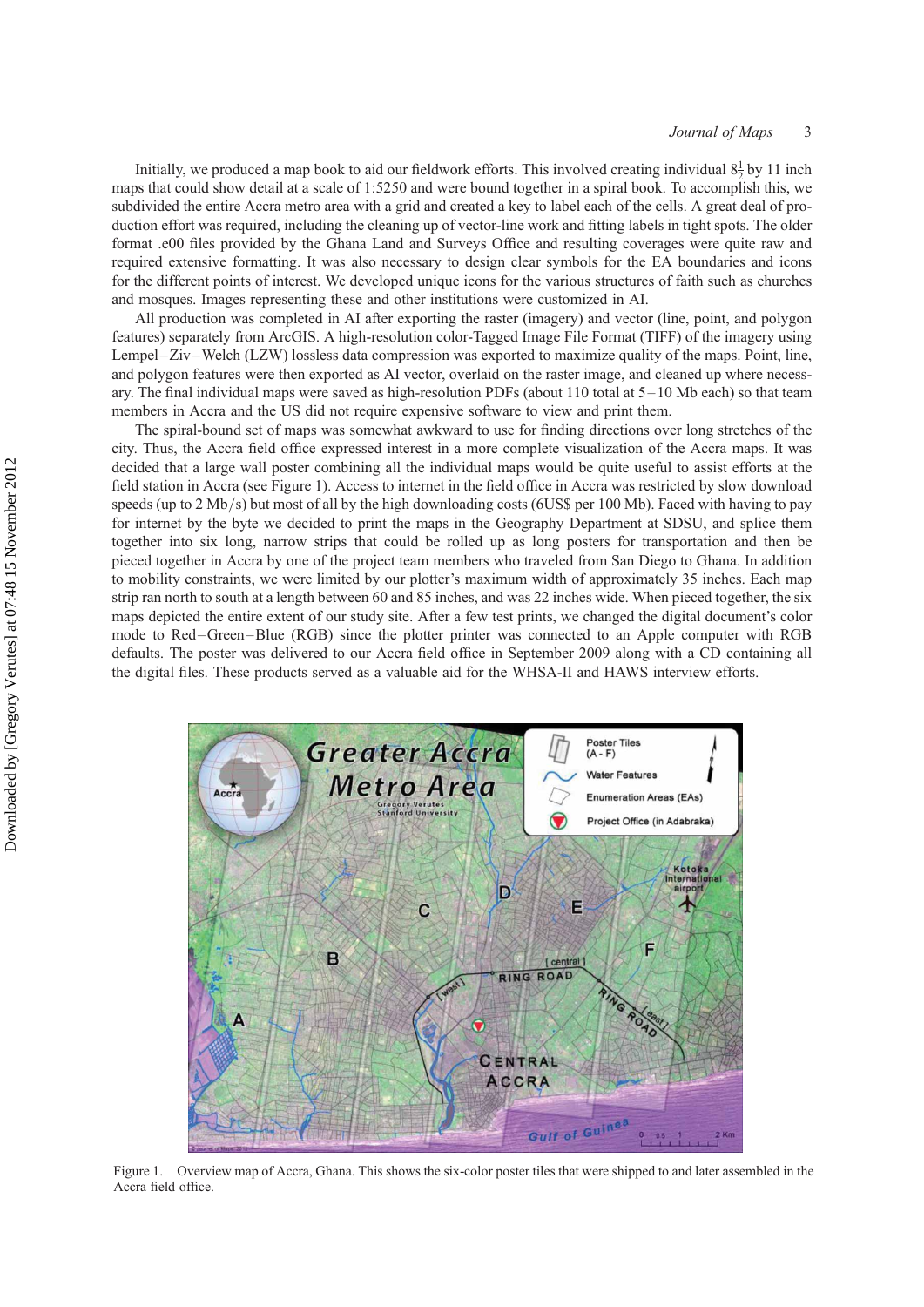#### 4 G.M. Verutes et al.

Table 1. 2000 census population characteristics.

| % population                | Adabraka | Sodom & Gomorah |  |  |
|-----------------------------|----------|-----------------|--|--|
| Not born in Accra           | 36       |                 |  |  |
| Born in the northern region |          | 38              |  |  |
| Never attended school       | 24       | 59              |  |  |
| Informal employment         |          |                 |  |  |

#### Table 2. 2000 census housing characteristics.

| % houses with access to: | Adabraka | Sodom & Gomorah |  |
|--------------------------|----------|-----------------|--|
| Public toilet            | 36       | 69              |  |
| Wooden walls             | 28       | 85              |  |
| Cement walls             | 59       |                 |  |
| Electricity              | 87       |                 |  |
| Water piped outside      | 54       | 87              |  |

#### Table 3. WHSA-II and HAWS health data.

|                 |             |           | Self-reported health $(\% )$ |                |  |  |                               |
|-----------------|-------------|-----------|------------------------------|----------------|--|--|-------------------------------|
|                 | Average age | Excellent | Very good                    | Good Fair Poor |  |  | Vigorous activity not limited |
| Adabraka        | 36          |           | 78                           |                |  |  | 85                            |
| Sodom & Gomorah | 26          | つつ        | 38                           | 39             |  |  | 95                            |

#### 3. Discussion and conclusions

The project's field office was located in Adabraka, a neighborhood located about 2 km north-west of downtown Accra. The major tasks of the office included implementation of sampling frameworks and testing questionnaires, hiring, training, and managing local personnel responsible for collecting, coding, and cleaning survey data. Accra's neighborhoods were mapped in detail in order to help the field office's personnel with the task of collecting survey data.

Accra's rapid growth has led to unplanned densification and sprawl, a process that is continuously adding to the complexity of the city's structure and making it increasingly difficult for people to find their way around parts of the city with which they are not familiar. The neighborhood map became an important tool for interviewers in the field, providing references to identifiable landmarks such as schools, churches, and pharmacies that provided orientation and allowed the location of sampled dwellings. The combination of high-resolution true color imagery and detailed vector data provided an accurate depiction of the physical context for each of the surveyed EAs. The poster version of Accra's neighborhoods map was placed on the wall of the Accra office where interviewers identified neighborhoods and routes to follow before heading out into the field.

The data collected through the surveys in Accra were aggregated for analysis at the neighborhood level. The analysis of population, housing, and health characteristics at the spatial scale of the neighborhood provide a detailed picture of the diversity of the urban context within Accra. An example of this diversity can be seen through the comparison of 'Adabraka' and 'Sodom and Gomorah', two neighborhoods that are less than 1 km apart but exhibit very different characteristics. In 2000, Adabraka had a population of 4441 over an area of 1.6 square kilometers, whereas Sodom and Gomorah had almost 11,000 people over an area of half a square kilometer. In fact Sodom and Gomorah is one of the biggest slums of Accra with one of the highest densities in the city. The neighborhood grew up around an area originally known as the 'Yam Market' and populated mostly by migrants from northern Ghana (Table 1). The Yam Market area is an important hub for poor rural migrants who use this neighborhood as their point of arrival into the city and where informal employment around the market becomes a source of income.

Compared to Sodom and Gomorah, Adabraka is a more established neighborhood with higher levels of education (Table 1) but also with much more access to infrastructure. While most dwellings in the Yam Market area can be considered shacks made of wood, in Adabraka most of the housing is built of cement (Table 2). Nonetheless,